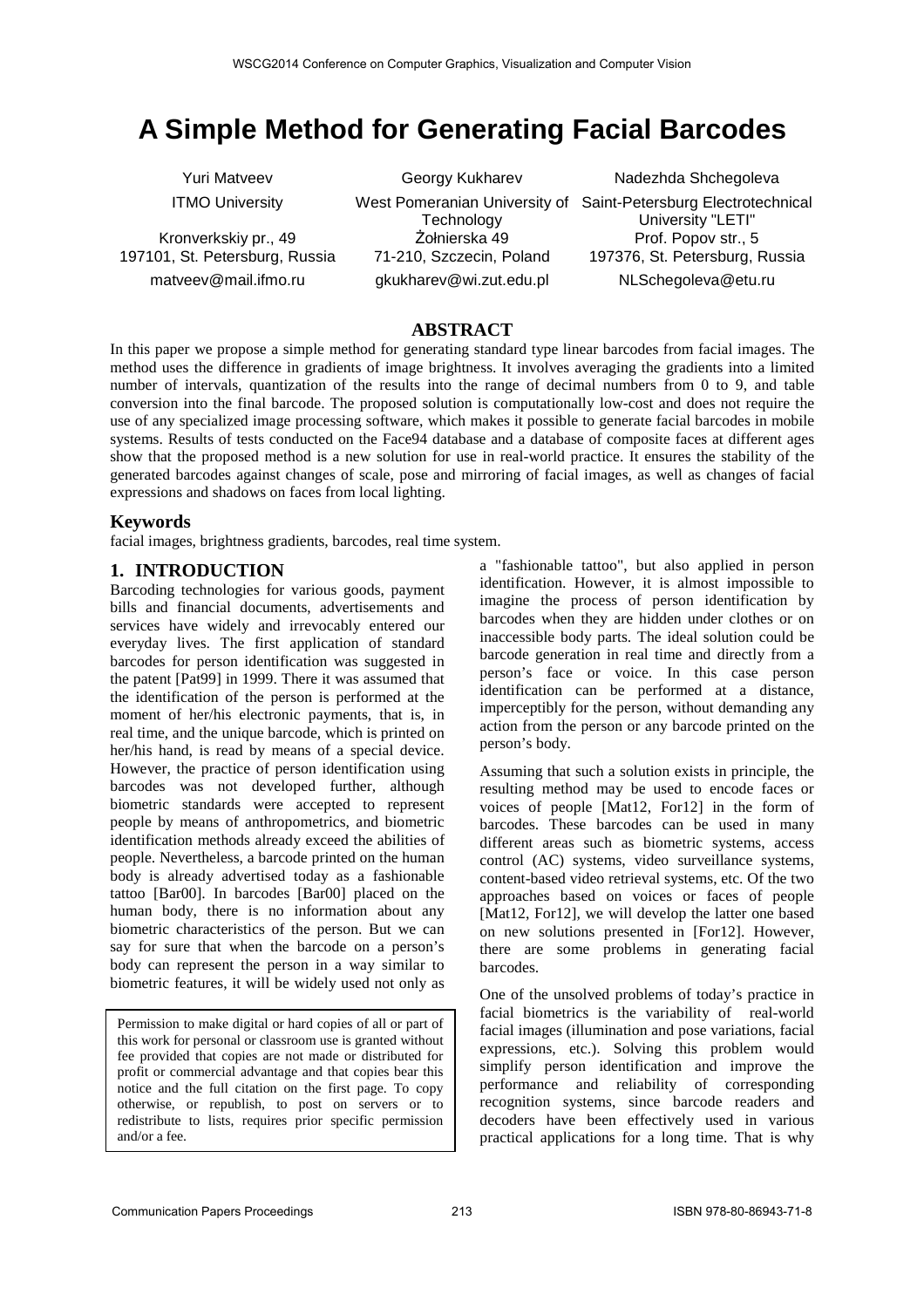there has been continuing interest in the problem of stable facial barcode generation, starting from the moment of the appearance of first computer systems recognizing people by their faces.

In this paper we propose an approach to presenting facial images in the form of linear EAN-8, EAN-13 or UPS barcodes [UPS14].

## **2. BRIEF OVERVIEW OF EXISTING APPROACHES**

Ten years after the publication of the patent [Pat99], authors of [Dan09] noted that facial identity is largely conveyed by horizontal image structure, such as eyebrows, eyes and lips lines. They showed that this information can be successfully represented in the form of a set of binary strips or a so called "biological barcode". Furthermore, they explored some invariant features of people's facial "biological barcodes". An example of face representation in the form of a "biological barcode" described in [Dak09] is shown in Fig. 1: a) the original facial image; b) horizontal information contained in the facial image; c) the «biological barcode" of the human face; d) the resulting linear barcode [Fac09].



**Figure 1. Representation of a human face in the form of a "biological barcode"** 

However, as noted in [UPS14] and further publications by these authors, they do not define the algorithm for generating such barcodes, but note that the representation of a facial image with only thick straight black and white stripes will never be an exact model of a person's face. This model, while remaining a precise "biological barcode" of a face, is a very rough approximation of the specific person's face, which, for example, can be seen in Fig. 1 a) and c). The inaccuracy of this approximation is due to the morphology of a person's face: the boundaries of the hair/forehead, the lines of eyebrows, eyes, nostrils and lips are difficult to define, and even more difficult to describe by thick strait strips. Representing a person's face requires a structure of thinner and multiple lines, and a corresponding barcode would appear as shown in Fig. 1 d).

Five years later, the most serious practical research on the problem of the representation of faces in the form of barcodes was published [Que13]. The authors of this paper proposed an algorithm for barcode generation based on searching for specific (key) points on a face, describing local features with

descriptors, and creating a two-dimensional color barcode НСС2D. The НСС2D barcode combines the advantages of two-dimensional codes HCCB (High Capacity Color Barcode) and QR (Quick Response), but differs from them in high capacity (data density). However, the algorithm for generating НСС2D barcodes, proposed in [Que13], is unlikely to be implemented in the near future in mobile systems on tablets and smartphones. This conclusion about НСС2D barcodes is based on its use of SIFT (Scale Invariant Feature Transform) and SURF (Speeded Up Robust Features) procedures.

The concept of a "biological code" uses the algorithm for comparing two facial images presented in [Hit13]. The idea of the algorithm is explained in Fig. 2. Here we at first calculate brightness gradients between two specularly located bands which synchronously slide along a facial image from top to bottom, as shown in Fig. 2 a). Then we calculate the differences between the current and mean values of the gradients, and these differences are encoded. In this case, the values of the differences equal and below zero are coded as "0", and above zero as "1", i.e. we generate a binary code representing a facial image that is similar to a "biological code" [Dak09]. These results are shown in Fig. 2: b) shows the current values of the gradients and their mean value; c) shows "biological barcodes" for each source image.

The disadvantage of the approach [Hit13] is its inability to generate the same binary code for facial images of the same person in cases when facial images are slightly different. These differences could be insignificant (but visible to the eye) variations in illumination, scale and pose of facial images, facial expressions, etc. This disadvantage makes it impossible to use the method in case of variation in these image parameters, so it cannot be applied in systems requiring high accuracy of conversion of facial images into appropriate codes.

Assessing the situation as a whole, it is possible to note that presentation of facial images in the form of such binary codes as described above can only be useful for the classification task of finding the generalized class of "facial images of people" among other classes of images which do not include faces, as emphasized by the authors of [Dak09]. That is why in this paper we propose an approach to representing human faces in the form of standard linear barcodes, developing the ideas of [Hit13].

# **3. AN ALGORITHM FOR BARCODE GENERATION**

The generalized structure of the system for facial barcode generation consists of four main blocks: 1 –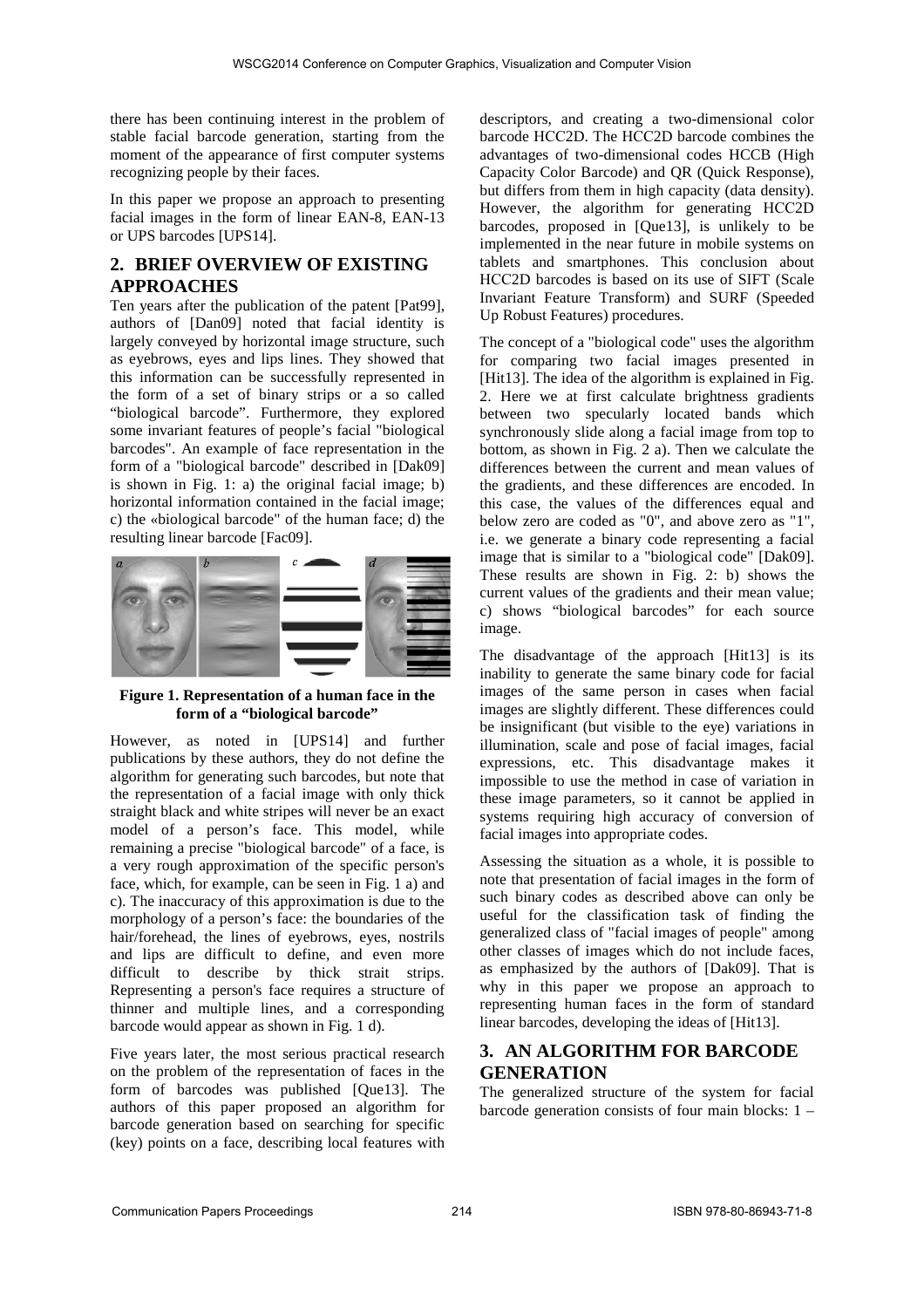image preprocessor; 2 – feature extractor; 3 – feature coder; 4 – barcode generator.

Let us consider the use of facial barcodes in AC systems. In this case a person facing the camera is cooperative and tries to fulfill the conditions to ensure the stability of shooting. These conditions are necessary for generating a stable barcode, especially in mobile systems. However, in real-life scenarios it is difficult to meet these conditions, therefore it is necessary to allow for some changes in facial images. Often in the AC systems based on the ideas of bimodal systems the input data are not only faces, but also voices [Mat12]. In this case, the human facial expression changes when pronouncing some passwords, a given phrase or a given conversation. Some examples of such changes are shown in Fig. 3, where all images are from the database Face94 [Fac94].

Based on the above, two major problems can be solved in block 1 (preprocessing of the original image). The first is the analysis of the parameters of the source image: the size, color and the deviation from the horizontal line of the eyes. The second one is rotation of the image plane depending on the results of the analysis, the adjustment of image size and correction of its brightness. Solutions to these two tasks can be found in [Hit13]. Feature extraction is implemented in block 2 using the difference in gradients of image brightness.

At step 3 we perform the most important task, namely the coding of features, in order to represent them as the required number of decimal digits. This problem is solved by averaging the difference in gradients of brightness on a limited number of intervals, and the quantization of the result in the range of decimal numbers from 0 to 9.

The task of step 4 in this case becomes trivial – table conversion of the results of step 3. Barcode generation also includes checksum computation for the decimal code created at step 3, and the conversion of this code into a binary matrix representing the source facial image in the graphic form of a barcode of a standard type.

The proposed approach makes it possible to generate linear barcodes from facial images in the EAN-8 format and can be used to generate linear barcodes in EAN-13 and UPS formats [UPS14].

# **4. GENERATING FACIAL BARCODES**

The initial extraction of features from the original image is based on calculating the difference of brightness gradients in two specularly located windows with the height  $H > 1$  pixels and the width equal to the width of the original image. The windows synchronously move (slide) along the facial

image with a step  $S \geq 1$ . They slide only in the vertical direction from top to bottom and at each step *t* we calculate the distance  $d(t)$  between the subimages in the sliding windows. These distances are the required differences in gradients.

The sliding of the windows starts at the "hair/forehead" boundary, and ends at the lower boundary of the nose. Thus the difference in gradients converted into distances emphasizes the drops in brightness on the boundary of the hair/forehead, the line of eyebrows, the line of eyes and the lines of the nose/lips, that is, on the lines of the "biological code" of the facial image. The calculated values of distances represent the integral characteristics of the least changeable part of the face in case of noticeable changes of facial image parameters.

The idea of the method of gradient difference calculation and encoding using a sliding window is illustrated in Fig. 4, where *a*) shows the image with the initial position of the two rectangular windows (*H* - window height); *b*) shows the same image with the final position of the two rectangular windows; *c*) shows the diagram representing the distance values  $d(t)$  between the corresponding areas of images "covered by the windows" depending on the number of steps  $t = 1, 2...$  T.

Let the original image have the size of *M×N* pixels. Let us transform the image to an EAN-8 barcode. In the initial position, the two windows *U* and *D*, consisting of *H* rows each, are arranged specularly relative to the current values *t* on the axis *Y*. In total we have  $T = LA$  sliding steps, where *L* is the code length and *A* is the smoothing module.

For generating a barcode in the EAN-8 format, the parameter  $L = 7$ . The parameter  $A \geq 8$ , in general, is chosen from the condition of boundary termination:

$$
T = LA \leq (M-H). \tag{1}
$$

The value of *T* should be approximately on the lower border of the nose area (or, in some cases, between the nose and lips), which will exclude from consideration the lower part of the face and thus eliminate the influence of emotions on the stability of barcode generation.

On the other hand, if the value of

$$
T > (M - H), \tag{2}
$$

then it will be necessary to increase the size of the input image, in order to meet the condition (1). Increasing the size is performed in block 1, at the stage of image size correction, as described above.

Each subsequent (current for  $t = 1, 2, 3, \ldots, T$ ) position of the axis between the windows  $U(t)$ ,  $D(t)$ is selected from the condition: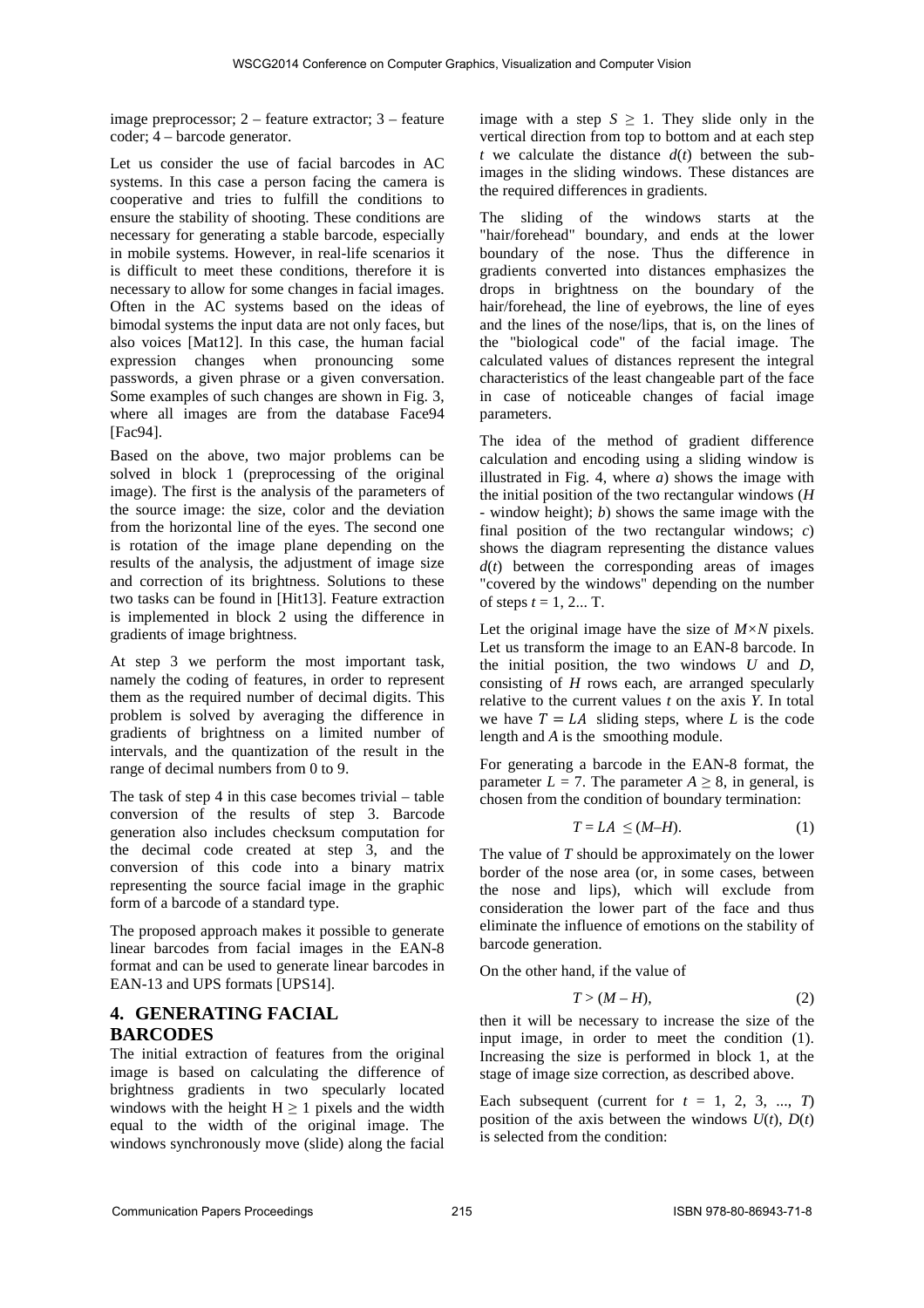

**Figure 2. Explanations of binary code generation** 



**Figure 3. Allowable variations in facial images** 



**Figure 4. Explanation of the idea of the method of gradients**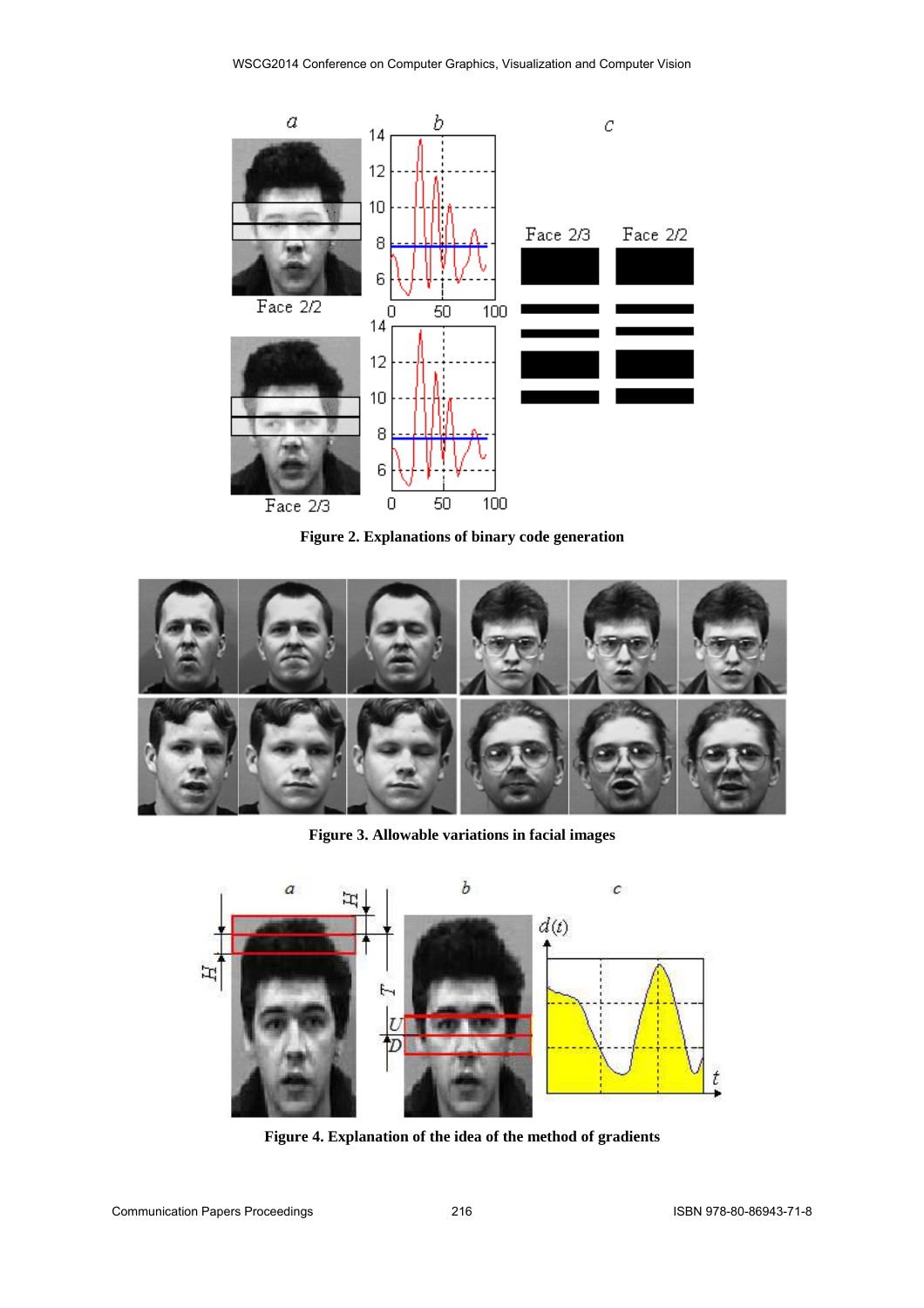$$
(H+S(t-1))\leq t < (M-H),\tag{3}
$$

where *S* is a sliding step.

Now we define the distance *d*(*t*) between the windows:

$$
d(t) = || U(t) - D(t) ||, \quad \nabla \quad t = 1, 2, ..., T. \tag{4}
$$

The result of (4) is shown in Fig. 4 *c*). This result is the input from block 2 to block 3 where the normalization and coding of the values of a distance vector are carried out.

The idea of this part of the algorithm is shown in Fig. 5, where *a*) shows the normalized distance values and their thresholding over averaging intervals *A*; *b*) shows the representation of the result of thresholding in the form of a 7-digit barcode.

In block 3 the following operations are implemented: elements of vector *d* are normalized on max(*d*):  $d(t) = d(t) / \max(d), t = 1,...,T.$  (5)

The results obtained in (5) are averaged within the interval *A* and quantized in the range of decimal digits from 0 tо 9 using the scaling factor *scale:*

$$
\overline{d}(l) = f\left[\frac{scale}{A} \sum_{j=1}^{A} d(A(l-1) + j)\right], \ \ l=1, 2, \ldots, L, (6)
$$

where:  $f[\cdot]$  is the nearest integer value (removing the remainder); *scale* is a scale factor,  $9 < scale < 10$ , which is not an integer.

The result (6) is shown in Fig. 5*b*. This result from block 3 goes to block 4 where the final 8-digit barcode is generated. The 8th digit is the checksum for the first 7 digits from block 4. An example of the final barcode is shown in Fig. 5*c*.

#### **5. EXPERIMENTS**

The proposed method for generating barcodes for facial images was tested on a database of photos Faces94 [Fac94] and a database of composite faces at different ages.

#### **Test 1**

The first 100 classes with 11 images in each class were used for generating EAN-8 barcodes. We used 112×92 pixel images in the GRAY format. We generated barcodes for the first images from each class with the following coding parameters: *H*=23 (width of sliding bands); *S*=1 (step of sliding); *T*=56 (feature vector length); *L*=7 (code length); *A*=8 (module for averaging); *scale*=9.5. For the other ten faces of each class we generated barcodes with the same coding parameters. Moreover, we did not perform any preprocessing of the test images to level the eyes' positions and normalize the scale of facial anthropometric characteristics. As a result of test 1, about 70% of barcodes for faces of the same class matched.

An example of the result of test 1 is shown in Fig. 6. Here *a*) and *b*) are two facial images of the same class. Column *c* contains phase correlation between the corresponding distance vectors (we see almost 100% similarity). Correlation was intentionally introduced into test 1 as an additional verification tool. Despite the different facial expressions both faces have the same barcode (see *d*)).

Fig. 7 demonstrates the results of generating barcodes for facial images with different facial expressions. From the results of test 1 we can conclude that facial expression changes, as well as changes in the eyes (open or closed), do not influence the generation of barcodes.

#### **Test 2**

The purpose of test 2 was to test the stability of barcode generation in case of changes in the brightness of test images. The parameters of test 2 were the same as the parameters of test 1. However, in contrast to test 1, the brightness of the test images ranged from 140% to 60% relative to the brightness of the original images in the database Face94 [Fac94]. The results of test 2 are shown in Table 1. It may be noted that when brightness changed by  $\pm$ 20% relative to the initial brightness the result was quite stable; however, when brightness changed by  $\pm$ 40% relative to the initial brightness the number of identical pairs of barcodes increased almost by half.

#### **Test 3**

The purpose of test 3 was to check the stability of generated barcodes in case of mirror reflection of the original image and in case of scale, pose and facial expression variations and the presence of shadows on facial images from local lighting. In test 3, in addition to test 1, facial images of each class (from 2 to 11) were flipped along the vertical axis. Other parameters were the same as the parameters in the test 1. The test showed that the barcode remains stable in case of flipping the facial image along the vertical axis, changes in facial expressions and eyes.

The resulting barcodes are shown in Fig. 8. As we can see the barcode remains stable in case of mirroring the facial image along the vertical axis, changes in facial expressions and eyes.

#### **Test 4**

The aim of the test was to check the robustness of the generated barcodes to aging of faces. The experiment was conducted on 38 composite faces, representing age changes in humans [Mic95] from 20-24 up to 61- 64 years of age. The following encoding parameters were used:

$$
{H = 22; L = 7; A = 7; T = 49; scale = 9.7 \div 9.9},
$$
 (7)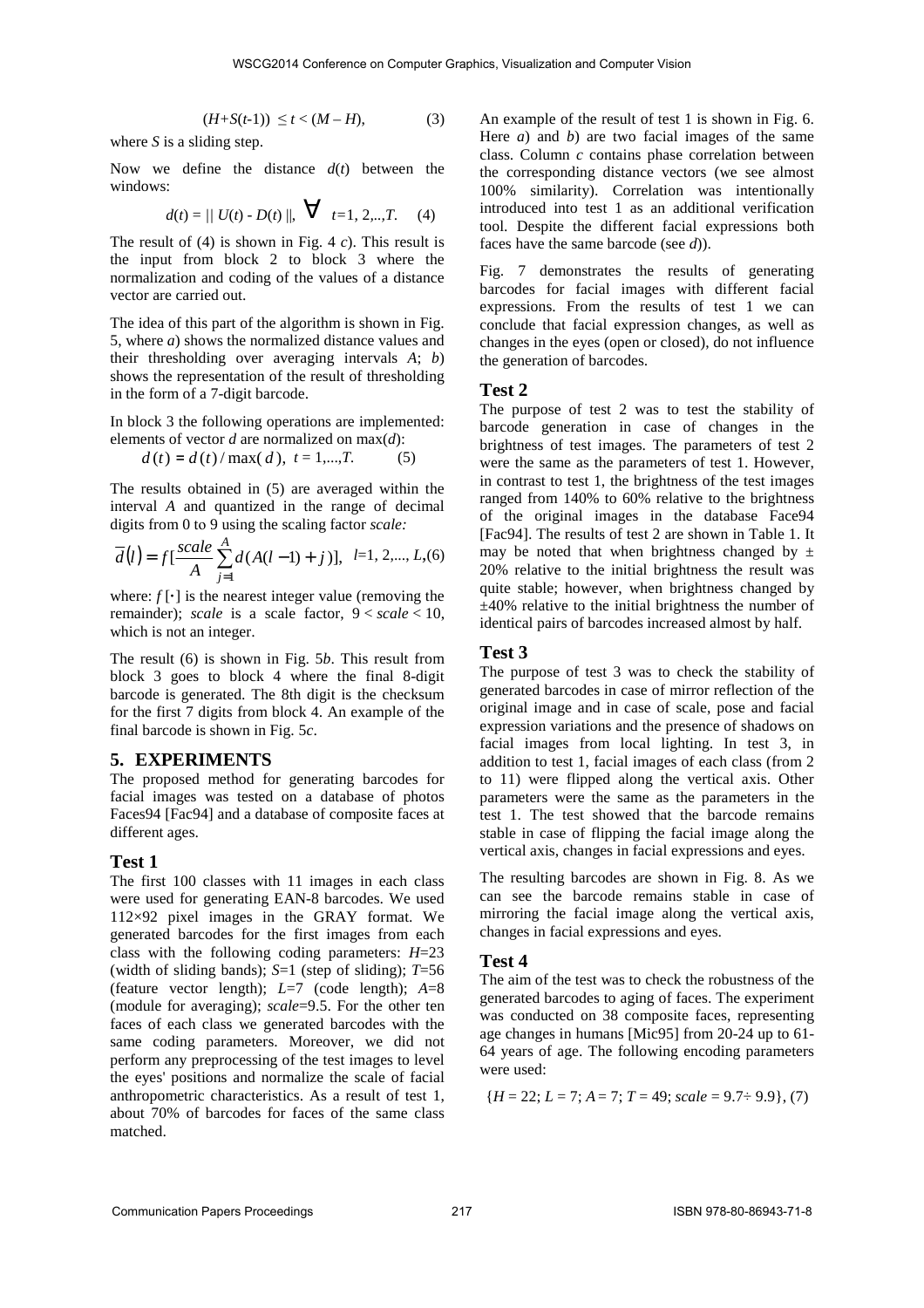

**Figure 5. Illustration of the normalizing and coding stage** 



**Figure 6. Results of generating facial barcodes based on the gradient method** 



**Figure 7. Results for images with different facial expressions**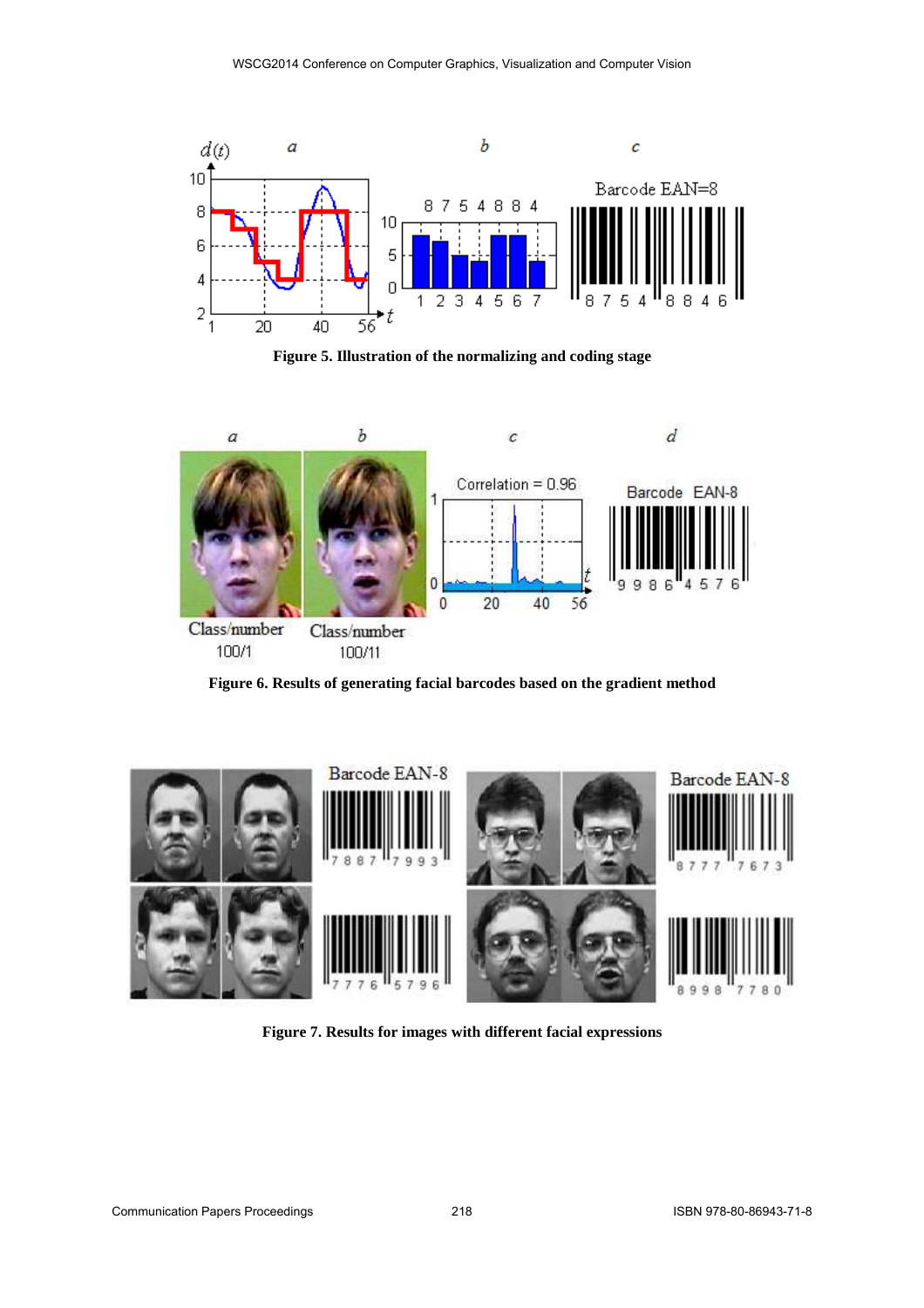| Test        |     | 2   |     | 4   |     |     | $\mathbf{b}$ |     |     |
|-------------|-----|-----|-----|-----|-----|-----|--------------|-----|-----|
| Image       |     |     |     |     |     |     |              |     |     |
|             |     |     |     |     |     |     |              |     |     |
|             |     |     |     |     |     |     |              |     |     |
|             |     |     |     |     |     |     |              |     |     |
|             |     |     |     |     |     |     |              |     |     |
| Intensity % | 140 | 130 | 120 | 110 | 100 | 90  | 80           | 70  | 60  |
| # of pairs  | 487 | 584 | 639 | 744 | 775 | 746 | 699          | 560 | 385 |

**Table 1. Results of Test 2** 



**Figure 8. Example of results for facial images with mirror symmetry** 



Young - 24 years

61 years old

**Figure 9. Barcodes for face aging**